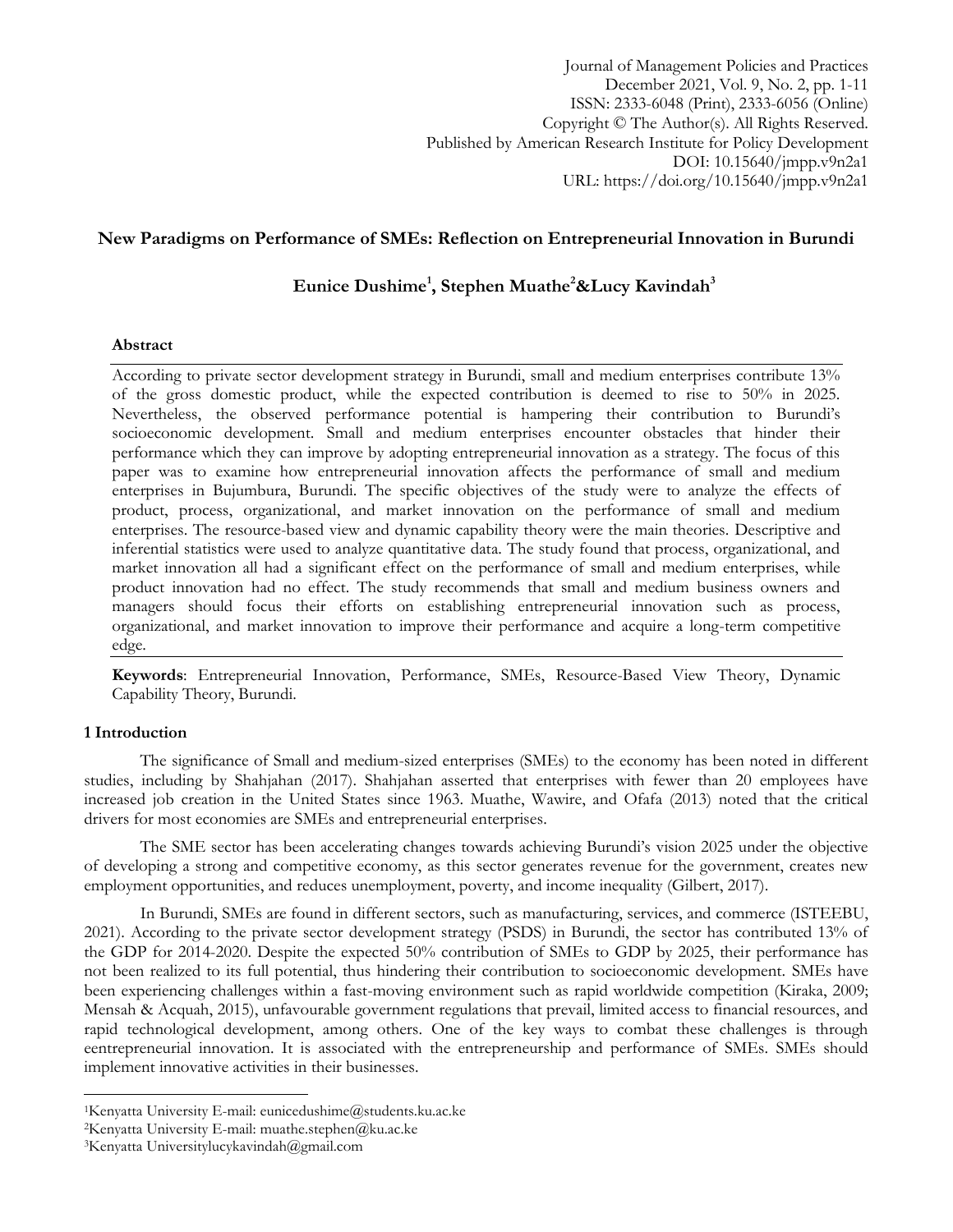The capability of SMEs to innovate for change and satisfy the demands of their customers' markets is considered a good competitive advantage (Kiveu, Namusonge & Muathe, 2019).Entrepreneurial innovation takes different forms such as product, process, organizational, and market innovation.

Schumpeter (1934) reported that product innovation involves bringing new goods to the market that are unfamiliar to consumers and of higher quality. Forker et al. (1996), Camison and Lopez (2010), and Garvin (1987) observed how entrepreneurial innovation is key when improving the performance of firms. According to Hult, Hurley, and Knight (2004), product innovation affects the performance positively as it protects the company from competition and market threats.

Generally, process innovation is a method of improving a firm's internal operations. It can take several forms, including the development or creation of techniques and systems. For instance, technology innovation, expertise, methods, equipment, and techniques are utilized in transforming or producing a product (Gopalakrishnan &Damanpour, 1997; Wan, Ong, & Lee, 2005; Oke, Burke & Myers, 2007).

Organizational innovation entails incorporating new organizational methods into a firm's business operations to improve performance. These methods include introducing new ways of organizing work and practices, assigning tasks, and developing new methods of building relationships with other firms (OECD, 2005).

According to Johne (1999), market innovation is the improvement or creation of a marketing strategy. A firm must engage in market innovation daily because a company can only reach its potential customers through this channel. For example, the internet allows businesses to reach customers worldwide at a lower cost, shorter time, and with greater reach. As indicated by Rodriguez-Cano (2004) and Appiah-Adu and Satyendra (1998), firms must engage in market innovation to meet the market demands.

Therefore, different governments have initiated several programs to boost entrepreneurship. SMEs are recognized as key factors or drivers of social and economic development, employment, and wealth creation; creating competition due to their generous contributions to the economy. They keep innovating to offer chances for enhancing and adopting suitable technology (Subrahmanya, Mathirajan & Krishnaswamy, 2010).

## **2 Review of Literature**

#### **2.1 Theoretical Review**

Resource-Based view theory, Dynamic capability theory, and Schumpeter's theory of Innovation underpinned the study.

## 2.1.1 The Resource-Based View Theory

Developed by Edith Penrose (1959), this theory proposed that capabilities are the knowledge employed by a firm to organize and to put resources into its unique identity and productivity which includes the firm's structure and operations, and hence, resources and capabilities are fundamental. According to the RBV theory, for the development or performance of any company, resources must be allocated in a way that can be transformed into the company's special qualities.

The theory is primarily predicated on four assumptions: heterogeneous, immobile, inimitable, and nonsubstitutable. Heterogeneous provides insight into various organizations' talents, competencies, and other resources. Immobility highlights resources that do not move quickly from one firm to another, such as intangible resources. Companies cannot replicate the resources, skills, and competencies used by their competitors due to these circumstances. According to Bowman and Ambrosini (2003),firms can use resources that are valuable, difficult to copy, inimitable, and irreplaceable, to gain a competitive advantage and improve efficiency, a viable strategy for surviving.

Innovation provides a means for a firm to achieve higher performance by producing outputs with valuable, rare, inimitable, and non-substitutable (VRIN) characteristics (OECD, 2009).Rumelt (1987) reported that RBV is an outstanding theory in innovation and competition since it improves performance. Entrepreneurial innovation is a capability that allows businesses to build and combine resources to bring new heterogeneous resources.

Product quality can evolve due to innovation, resulting in improved performance and competitive advantage for companies. Entrepreneurial innovation takes different forms. For instance, process, product, organizational, and market innovation can enable a firm to outperform its rivals when properly used.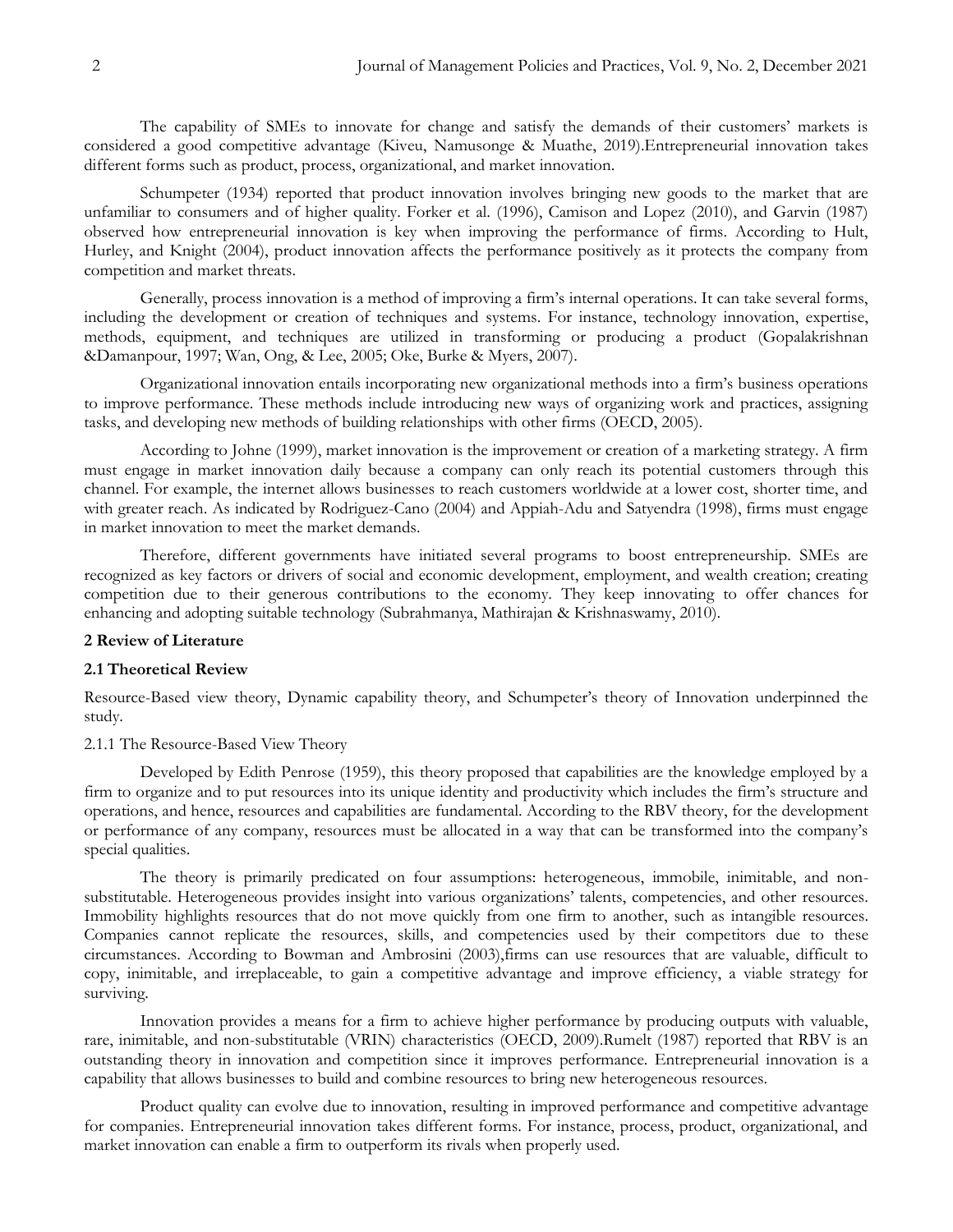According to Eisenhardt and Martin (2000), the RBV hypothesis has some flaws, such as neglecting external elements that contribute to the venture's success, such as consumers and regulations because no firm can succeed without them. RBV is entirely focused on internal causes. Entrepreneurs must be able to invest resources in true mass production to prosper and outperform their competitors, according to Barney, Wright, and Ketchen (2001) and Mckelvie and Davidson (2009).

## 2.1.2 Dynamic Capabilities Theory

Teece, Pisano, and Shuen (1997) developed the theory which examines how organizations attain sustained competitiveness or greater performance in a changing and dynamic environment, and it arose as a result of the resource-based theory's constraints. Dynamic Capabilities theory supports the RBV theory and goes beyond the idea of a sustainable competitive advantage which is all about VRIN resources that businesses must acquire (Dushime, Muathe & Kavindah, 2021).

Entrepreneurship, innovation, organizational learning, knowledge, and change management are all covered in this approach (Teece, 2010).Dynamic capabilities indicate the skills of the company of behaving towards the changing regulatory including laws, taxations while developing innovative products to respond to the changing market conditions (Teece & Pisano, 1997; Muithya & Muathe, 2020).

Within a rapidly changing environment when a firm needs to perform and sustain, the dynamic capabilities help the firm to use its resources efficiently and innovation is among those critical capabilities (Albaladejo & Romjin, 2000; Sok, O'Cass & Sok,2013).The theory shows how SMEs that work in dynamic environments should increase the chances for survival as well as growth, they must enhance their dynamic capabilities (Cepeda & Vera, 2007). The theory gives a broad view of how SMEs can create value to increase their performance (Muithya & Muathe, 2020).

## 2.1.3 Schumpeter's Theory of Innovation

Joseph Schumpeter (1911) originated and promoted Schumpeter's theory of innovation which explains the importance of entrepreneurship and innovation in economic growth. Joseph Schumpeter explained that an entrepreneur is an agent of innovation as well as a pivot of change (Schumpeter, 1934).Schumpeter established different innovation aspects which promote economic development, and these include; "establishing new or changing existing products; the use of new production methods, the development of different market approaches, and the setting up of a different industrial design" (Schumpeter, 1934).

Therefore, innovation is unique instrument entrepreneurs utilize to bring up opportunities for different products or services. The theory explains the importance of innovation and its main purpose of establishing new products that give entrepreneurs a competitive edge compared to their rivals. Schumpeter (1942) showed that the reason behind better performance in terms of profits and investments is innovation, and the theory supports that by showing that businesses' profits performance can be gotten through entrepreneurial innovation. That's why innovation is a vital factor for growing the economy and the gain of competitive advantage for businesses.

#### 2.2 Empirical Review

Entrepreneurial innovation takes different forms such as process, product, organizational, and market innovation, among others, that can enable a firm to outplay its rivals when properly used. Erickson and Jacobson (2010) observed that product innovation is critical for a company. It is linked to the satisfaction of the market as it provides security against market threats and competitors.

According to Camison and Lopez (2014), the performance of SMEs tends to improve as new products enter the market. In a fast-changing environment, product innovation establishes a competitive edge. The study concluded that product innovation can help firms acquire a competitive advantage, but the effect of product innovation was not assessed in the context of performance.

In contrast, Mensah and Acquah (2015) conducted a study in the metropolis of Sekondi-Takoradiand acclaimed that product innovation was positive, however not significant to the organizational performance of SMEs. They recommended SME managers focus on applying innovative activities in their companies as the results observed that innovation was responsible for more than 51% of the changes in organizational performance. Since Mensah and Acquah (2015) utilized a survey research design and the data were analysed quantitatively, the current study analysed the data both qualitatively and quantitatively, since qualitative data supplements quantitative data, and in this study, an explanatory research design was used.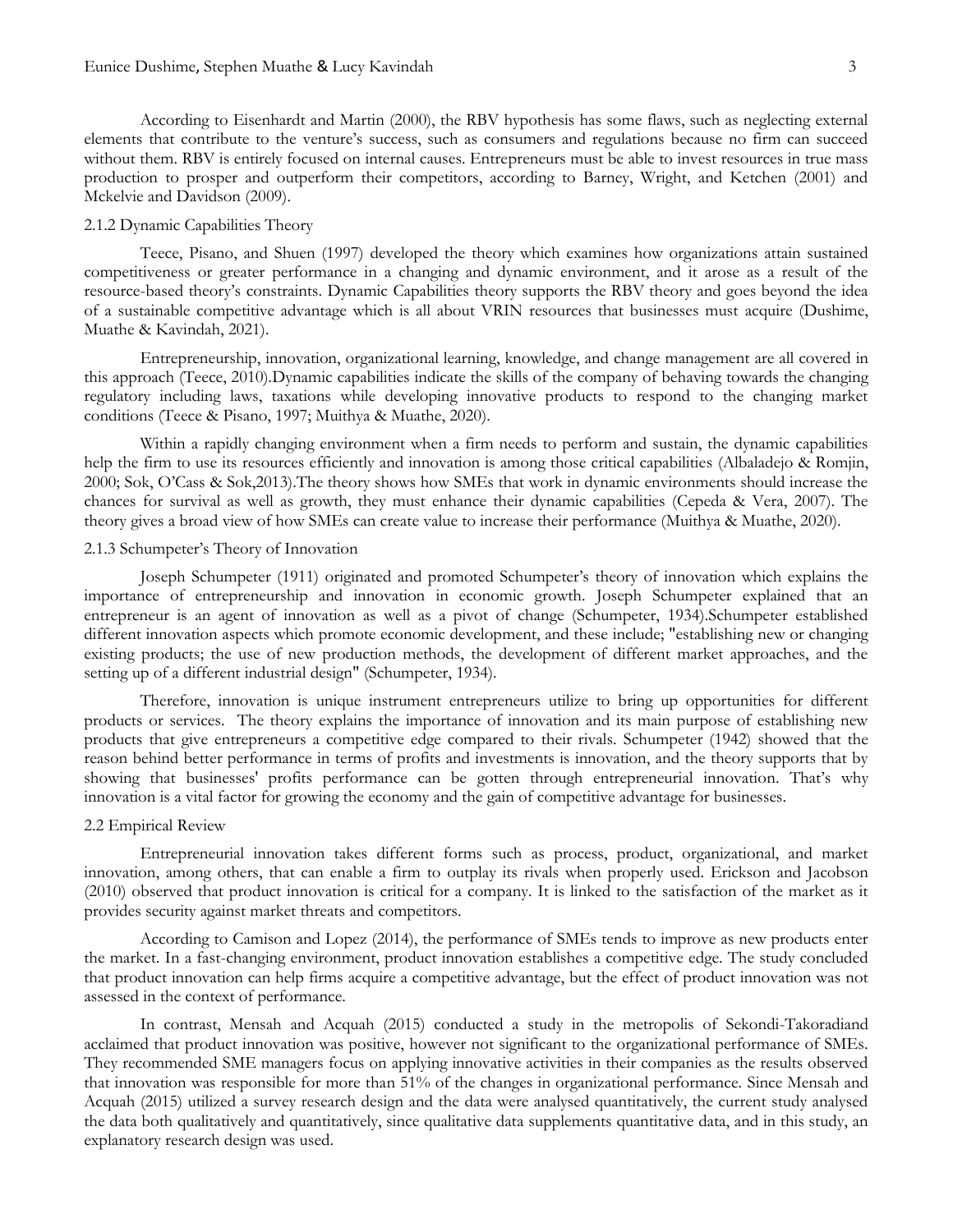H01: Product innovation has no significant effect on the performance of Small and Medium Enterprises in Bujumbura, Burundi.

Process innovation makes it possible to enhance the efficacy and efficiency of a company's operations. According to a study conducted in Malaysia, Rosil and Sidek (2013) observed that product innovation and process innovation significantly affect the performance of firms, although the effect of process innovation was not very strong compared to the effect of product innovation. For SMEs to perform, they have to introduce the process innovation as reported by Martin and Namusonge (2014) in the study carried out in Kenya.

In addition to the findings by Martin and Namusonge (2014), John and Kithae (2020) carried out a study in Nairobi County, Kenya. They found the same results, but the study considered market innovation also, as an aspect that can improve performance and entrepreneurship. The two studies used a descriptive research design, a weak design that only explains the behaviour or characteristics of the study variables. However, in this study, an explanatory research design was utilized which is more committed to bringing up causal relationships between the study variables.

H02: Process innovation has no significant effect on the performance of Small and Medium Enterprises in Bujumbura, Burundi.

Salim and Sulaiman (2011) conducted a study of Malaysian information and communication technology companies and advised firms to adopt innovative strategies such as organizational innovation to outperform their competitors, observing that firms that perform well are consistent with organizational innovation. The study was conducted in Malaysia, whereas this study was carried out in Burundi.The study by Abdullah and Yusoff (2016), supported by the observations made by Salim and Sulaiman, had the same finding that the more innovative activities organizations undertake, the more they can enhance their performance. The study also found that firms that prioritized organizational innovation were in a position to perform higher than firms that were not focused on organizational innovation.

H03: Organizational innovation has no significant effect on the performance of Small and Medium Enterprises in Bujumbura, Burundi.

The study of John and Kithae (2020) discovered that when consumers' needs change, SMEs should adjust their plans to include market innovation activities to be more responsive. Regardless, the study utilized a descriptive research design which is a poor design, it only explains the behaviour or features of the study variables. The present study employed an explanatory research design to demonstrate a causal link between them. The effect of innovation was not examined in the context of performance, and therefore, the dependent variables differed.

In the state of Guanajuato in Mexico, Valdez-Bocanegra, Maldonado-Guzman, and Valdez-Gonzalez (2020) argued that competition of firms depends to the adoption of marketing, process, product, and management innovation. These are critical when comparing the financial performance or the purchasing costs with the sector's average or in terms of technology. They found that for the manufacturing industry of Guanajuato, there is an effect of management, process, marketing, and product innovation on competitiveness.

H04: Market innovation has no significant effect on the performance of Small and Medium Enterprises in Bujumbura, Burundi.

## 3 Research Methodology

This study used positivism as a research philosophy. An explanatory research design was employed on a sample size of 164 SMEs selected from the target population of 279 SMEs in Bujumbura, Burundi. An explanatory research design was used since this design aims at bringing out causal effect relationships amidst variables as noted by Saunders, Lewis, and Thornhill (2009).The unit of analysis was the SMEs, while the unit of observation was the SME owners or managers. There are different categories of SMEs in Bujumbura and these include services, commerce, manufacturing, and others.

The researcher utilized a stratified random sampling technique to select the required sample size. For sample determination, this study used the Yamane (1967) formula. Primary data were collected using a semi-structured questionnaire to assess the effect of entrepreneurial innovation on the performance of SMEs in Bujumbura.

Data were analysed using descriptive statistics and inferential statistics specifically, a multiple linear regression model, was used to test the hypotheses.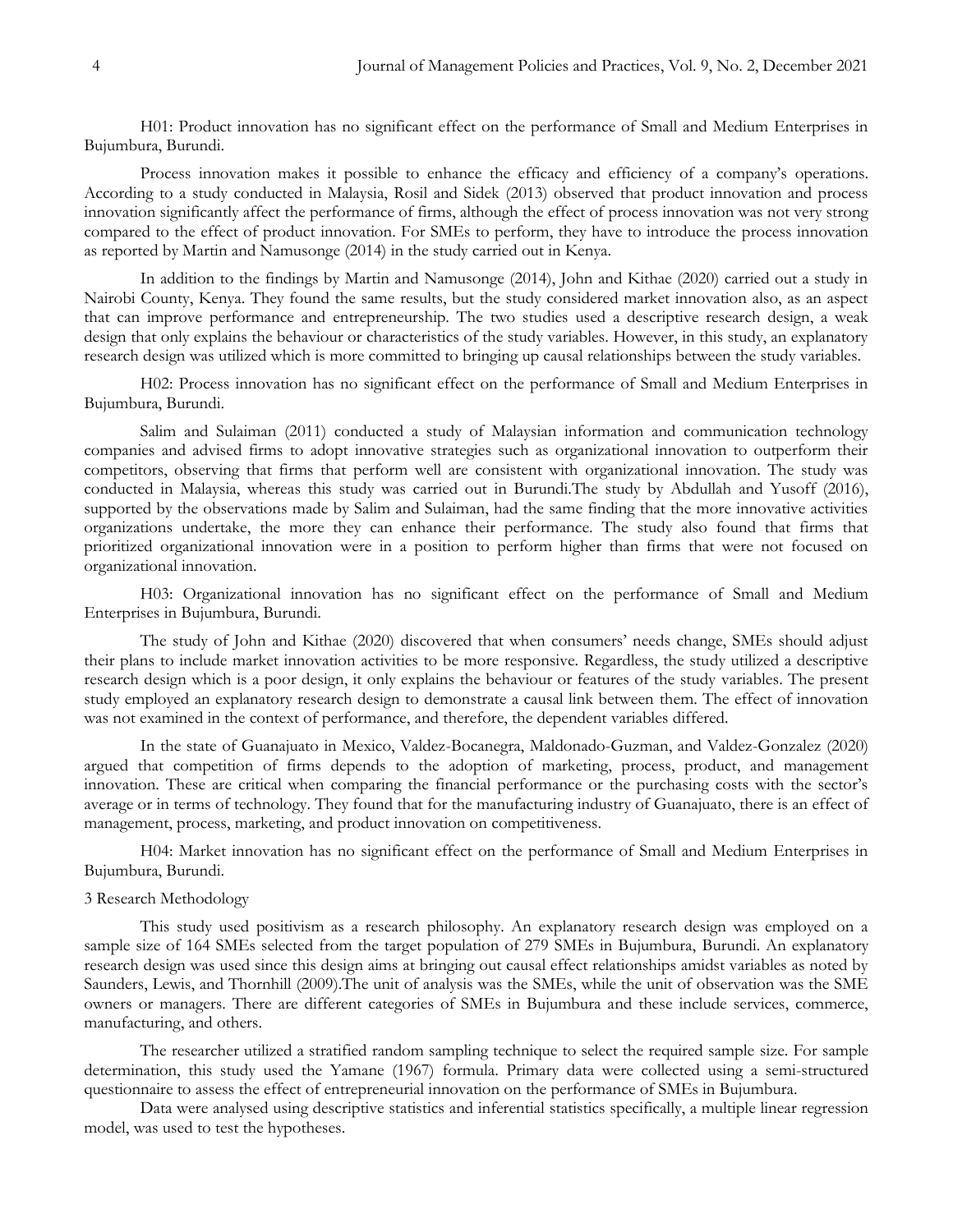The model is as below.  $Y = \beta 0 + \beta 1X1 + \beta 2X2 + \beta 3X3 + \beta 4X4 + e$ Where:  $Y =$  dependent variable (performance of SMEs)  $X1$  = product innovation X2= process innovation  $X3 =$  organizational innovation  $X4$  = market innovation β0= Constant e=error term  $β = coefficient of independent variables$ 4 Findingsand Discussion

| <b>Model</b> | R                  | <b>R</b> Square | <b>Adjusted R</b><br><b>Square</b> | <b>Std. Error of the R Square</b><br><b>Estimate</b> | <b>Change</b> |
|--------------|--------------------|-----------------|------------------------------------|------------------------------------------------------|---------------|
|              | $729^{\mathrm{a}}$ | ເາາ             | 517                                | .29156                                               |               |

a.Predictors: (Constant), Product Innovation, Process Innovation, Organizational Innovation, Market Innovation b.Dependent Variable: Performance

Source: Survey data,2021

The linear correlation between the predicted and observed variables in Table 1 is 0.729. It indicates a significant relationship between performance and product innovation, process innovation, organizational innovation, and market innovation. Second, the R2of 53.2% indicated that product innovation, process innovation, organizational innovation, and market innovation can explain 53.2% of the variance in the performance of SMEs.Finally, the autocorrelation in the residuals was assessed by Durbin Watson which is 2.232 which was within the range indicated by Levine, Stephan, and Berenson (2004), who found that the optimum range to exhibit uncorrelated residues is between 1 and 3.

Table 2 ANOVA

| <b>Model</b> |            | <b>Sum of Squares</b> | Df  | <b>Mean Square</b> |        | Sig               |
|--------------|------------|-----------------------|-----|--------------------|--------|-------------------|
|              | Regression | 17 רמ<br>ا ڪي ڪ       |     | 3.069              | 36.104 | .000 <sup>b</sup> |
|              | Residual   | 10.796                | ר ו | 085                |        |                   |
|              | Total      | 23.073                | 131 |                    |        |                   |

a. Dependent Variable: Performance

b. Predictors: (Constant), Product Innovation, Process Innovation Organizational Innovation, Market Innovation.

Source: Survey data,2021

Table 2 results show a p-value =0.000 that is less than 0.05 and  $F(4,127) = 36.104$ , which means a significant effect of entrepreneurial innovation (product innovation, process innovation organizational innovation, market innovation) on the performance of SMEs.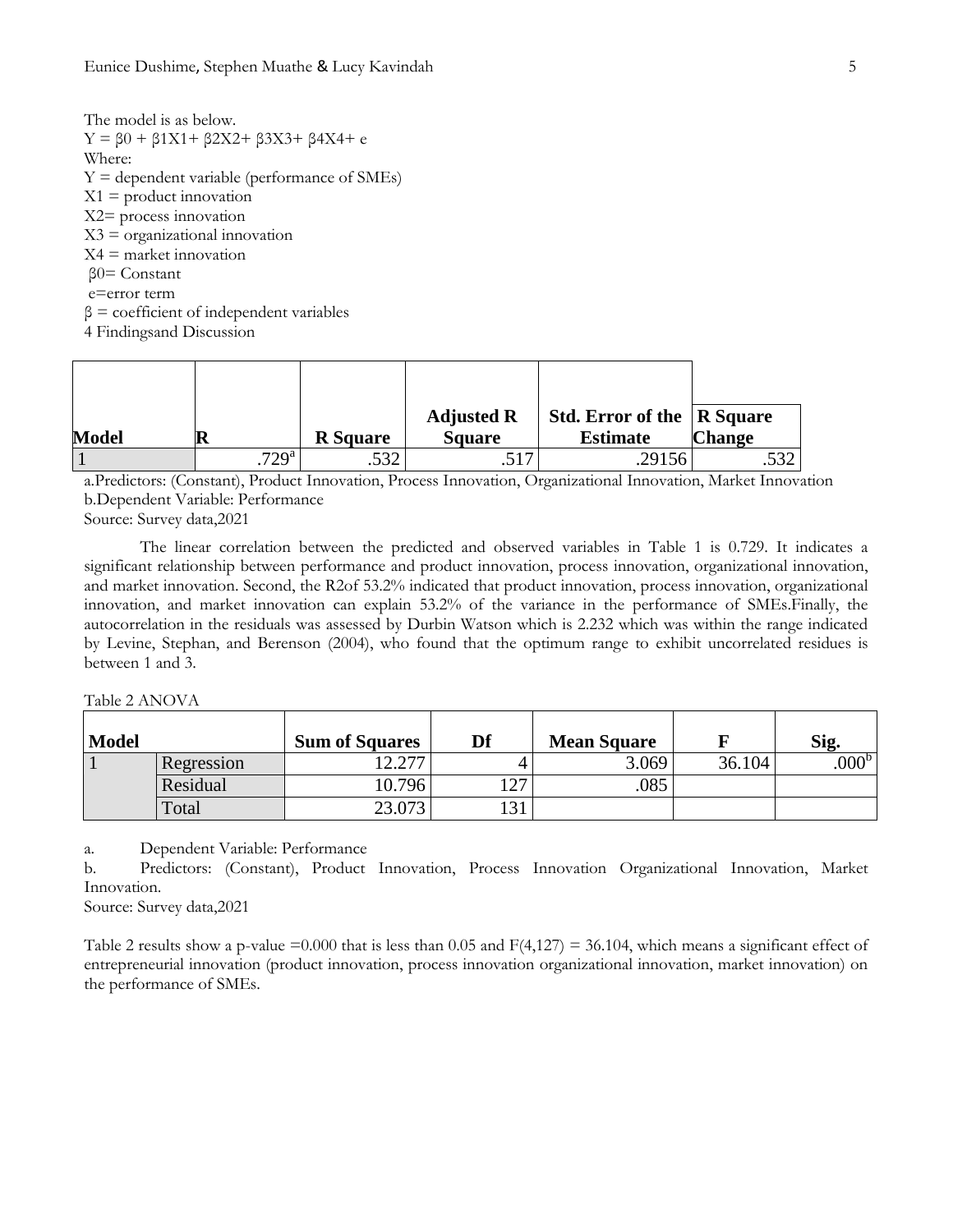|              |                              | <b>Unstandardized</b><br><b>Coefficients</b> |                   | <b>Standardized</b><br><b>Coefficients</b> |       |      |
|--------------|------------------------------|----------------------------------------------|-------------------|--------------------------------------------|-------|------|
| <b>Model</b> |                              | B                                            | <b>Std. Error</b> | <b>Beta</b>                                | T     | Sig. |
| $\mathbf{1}$ | (Constant)                   | 1.752                                        | .236              |                                            | 7.418 | .000 |
|              | Product<br>Innovation        | .025                                         | .049              | .039                                       | .505  | .614 |
|              | Process<br>Innovation        | .265                                         | .108              | .251                                       | 2.454 | .015 |
|              | Organizational<br>Innovation | .439                                         | .050              | .679                                       | 8.865 | .000 |
|              | <b>Market Innovation</b>     | .341                                         | .082              | .341                                       | 4.180 | .000 |

#### Table 3 Regression Coefficient

Source: Survey data,2021

Those results in Table 3 can be stated in the following model:

Performance of SMEs = 1.752 +0.265 Process Innovation + 0.439 Organizational Innovation+ 0.341 Market Innovation + e…………………………………Model 1

Table 3shows that the relationship between product innovation and the performance of SMEs is statistically insignificant as  $\beta$  = 0.25 and p=0.614 which is greater than 0.05 at the confidence level of 95%. H01 was not rejected, but rather accepted, implying that product innovation had little effect on the performance of Bujumbura's SMEs.The study of Kiveu, Namusonge, and Muathe (2019) support the conclusions of this study, revealing a positive but negligible link between product innovation and business competitiveness/performance. Furthermore, Acquah and Mensah (2015) observed that product innovation helps to company competitiveness, but only slightly.

Table 3indicates that process innovation has  $\beta$ = 0.265 and p=0.015 which is less than 0.05. It implies that process innovation has a positive significance on the performance of SMEs in Bujumbura, Burundi, at the confidence level of 95%. H02 was rejected; thus, the alternative hypothesis was accepted.The results above aligned with those of John and Kithae (2020) and Martin and Mamusonge (2014), who showed process innovation and performance are related positively. The studies pointed out that process innovation helps enterprises to carry out activities more effectively and efficiently.

According to Faiz, Ramayah, Mustapha, and Pawanchik (2010), most SMEs must adopt process innovation to be competitive. RBV theory and dynamic capabilities theory arguments support these findings because innovation capability enables businesses to use existing resources to develop new processes and systems in a changing environment to gain a competitive advantage (Sok, O'Cass, &Sok, 2013).

The table above reveals that, at a 95% confidence level, organizational innovation and the performance of SMEs in Bujumbura, Burundi are significantly related, with  $p=0.000$  less than 0.05. H03 was shown to be false. Hence, the alternative hypothesis was adopted. Organizational innovation has the greatest effect of all the innovations. According to the studies by Kiveu, Namusonge, and Muathe (2019), Abdullah and Yusoff (2016), and Salim and Sulaiman (2011), organizational innovation and performance are positively and significantly related, and enterprises that focus on organizational innovation outperform enterprises that do not focus on organizational innovation. Furthermore, Sylvie (2012) observed the same results that the performance of small businesses is greatly affected by organizational innovation.

The table reveals market innovation and the performance of SMEs in Bujumbura, Burundi are significantly related, at a confidence level of 95%, as  $\beta$  = 0.341 and p=0.000 which is less than 0.05. H04 was rejected. Hence, the alternative hypothesis was accepted. Several studies have revealed that market innovation and performance are positively related (Valdez-Bocanegra, Maldonado-Guzman, & Valdez-Gonzalez, 2020; Kiveu, Namusonge, & Muathe 2019; and Al-Ansari, Pervan, & Xu, 2013). According to Martin and Namusonge (2014), when consumers' tastes and preferences change, SMEs should alter their plans to include market innovation initiatives to be more responsive to them. According to Dixon and Day (2014), SMEs should focus on reorganizing resources to meet market shifts,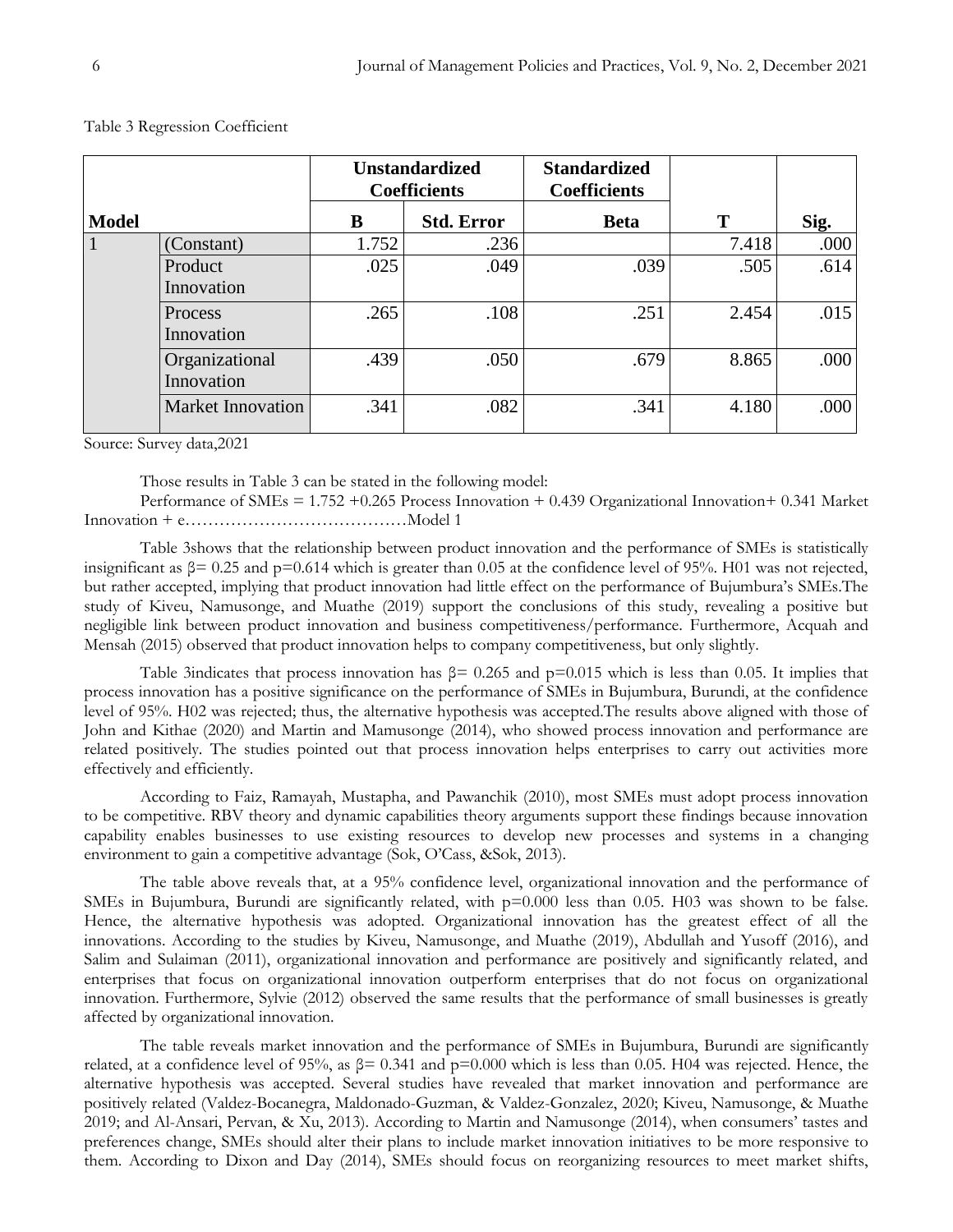address market challenges, and develop new markets through innovation consistent with the reasoning of dynamic capabilities theory

## **5 Conclusions and Policy Recommendation**

## **5.1 Conclusions**

According to the results, the study found that product innovation has a positive but insignificant effect on the performance of SMEs in Bujumbura, Burundi. The increase in product innovation through product differentiation and quality goods may result in a minor boost in performance. Therefore, the study concluded that the effect of product innovation on the performance was not significant.

The study found an effect of process innovation on the performance of SMEs in Bujumbura, Burundi. According to the findings, process design through standardization, regular auditing, and establishing and following business rules greatly improves their performance, and therefore, the study concluded that SMEs can consider process innovation to enhance their performance as process innovation and the performance of SMEs in Bujumbura, Burundi are positively related.

The research found that there is an effect of organizational innovation on the performance of SMEs in Bujumbura, Burundi based on the study objective. Quality management, the introduction of new management, and building relations with other firms greatly affect the performance. Thus, the study concluded that SMEs can rely on organizational innovation to promote their performance as organizational innovation and performance are positively related.

Finally, the study revealed that market innovation affects the performance of small and medium companies in Bujumbura, Burundi. SMEs that expanded their market by attracting new customers through discounts and online marketing improved their performance. Accordingly, the study concludes that market innovation can improve performance as its effect on performance is positive and significant.

## 5.2 Policy Implications

According to the study conclusions, the study recommendations are the following. First, SMEs owners and managers should introduce process innovation by adopting process design through standardization, regular auditing, and establishing and following business rules to enhance their performance. The introduction of process innovation in firms reduces production costs and time while increasing productivity and profit.

SMEs owners and managers should implement organizational innovation by establishing relationships with other businesses, using a management reporting system, managing data, and using a policy support system as it is one of the key strategies under entrepreneurial innovation that can help them achieve performance. Implementing organizational innovation will help SMEs enhance employee creativity, customer service, teamwork efficiency, profits, and market share.

According to the conclusions, small and medium-sized business owners and managers should utilize discounts to expand their market and online marketing to reach new customers while keeping strong ties with current ones. These are the most effective marketing innovation strategies for SMEs to attain performance. The responsible offices in the ministry of communications, information, technologies, and media and investors in Burundi should invest in developing telecommunications infrastructure to facilitate online marketing for SMEs.

Finally, responsible offices in the ministry of industry, trade, and tourism in Burundi should establish more programs for SMEs by introducing institutions in charge of innovation of SMEs to provide them with the relevant skills and resources. Responsible offices in Burundi's ministry of industry, trade, and tourism should introduce more business incubators, connect SMEs with universities and experts, and establish more research institutes. Thus, SMEs would perform better and contribute considerably to Burundi's economic growth

#### 5.3 Limitations and Future Research

This study was limited to Bujumbura's SMEs. The researcher proposes that other researchers perform similar research on all of Burundi's small and medium businesses. This study considered net profit and market share as measures of performance. Future studies should examine other performance indicators including the number of employees, employee satisfaction, and customer satisfaction.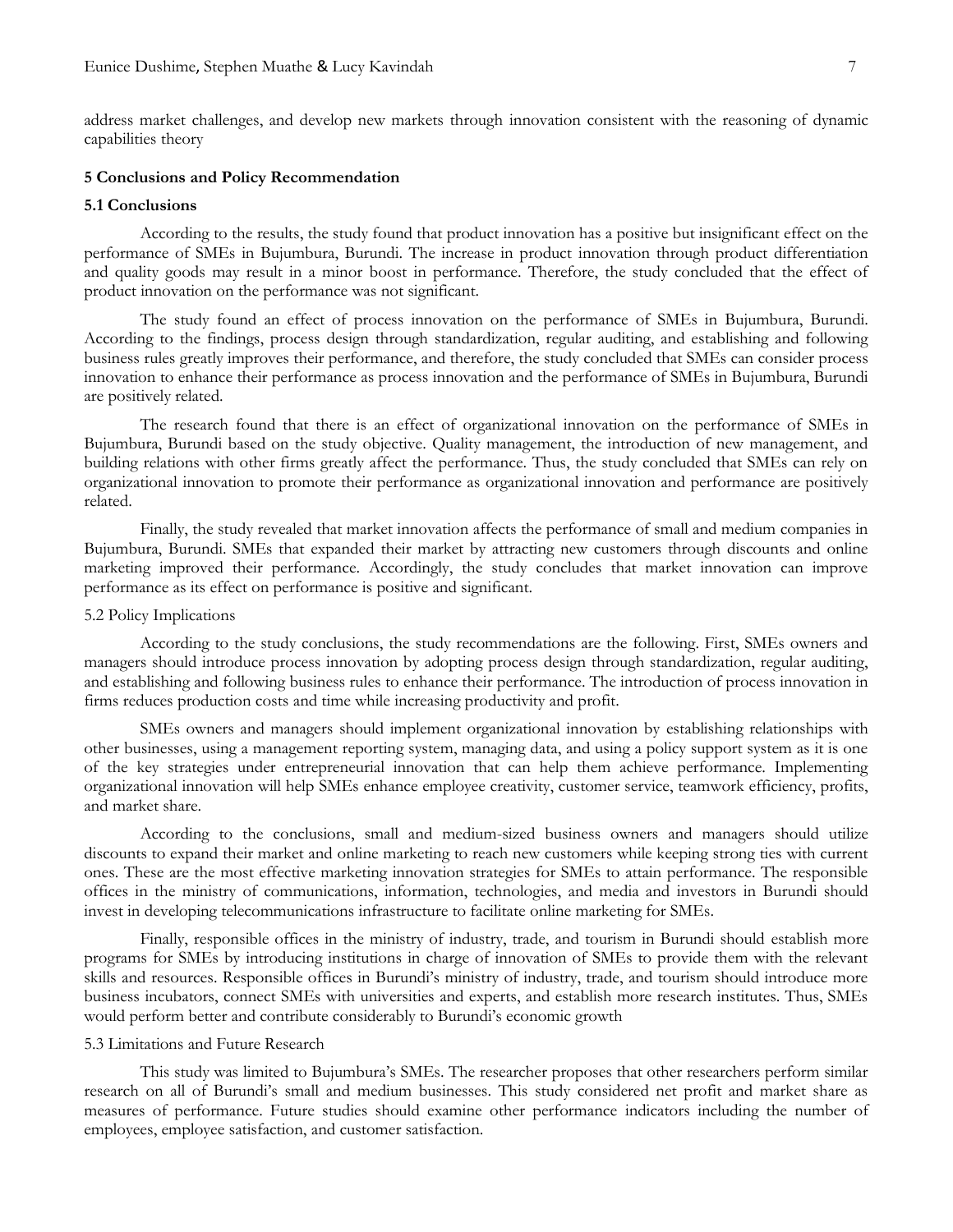In answering questions related to business profit from the questionnaire, respondents became suspicious and were uncomfortable revealing such data. To address this challenge, the researcher assured respondents maximum confidentiality while handling the information provided.

The innovation effect on businesses has a timeframe and limit.To address this shortcoming, the researcher only considered the innovations created within the last three years of operations or less for new SMEs. Most respondents could not read or understand a questionnaire written in English, as Burundi uses French as the official language. The researcher overcame that challenge by translating the questionnaire to French.

### **References**

- Abdilahi, M. H., Hassan, A. A., &Muhumed, M. M. (2017). The impact of innovation on small and medium enterprises performance: Empirical evidence from Hargeisa, Somaliland. International Journal of Academic Research in Business and Social Sciences, 7(8), 14-28.
- Abu B., L. J. (2011). Relationship between Firm Resources and Product Innovation Adams, R., Bessant, J., & Phelps, R. (2006). Innovation management measurement: A review. International journal of management reviews, 8(1), 21-47.
- Akben-Selcuk, E. (2016). Factors affecting firm competitiveness: Evidence from an emerging market. International Journal of Financial Studies, 4(2), 9.
- Al-Ansari, Y., Pervan, S., & Xu, J. (2013). Innovation and business performance of SMEs: the case of Dubai. Education, Business and Society: Contemporary Middle Eastern Issues.
- Barney, J. (1991). Firm resources and sustained competitive advantage. Journal of Management, 17(1), 99-120.
- Barney, J. B. (2002). Strategic management: From informed conversation to academic discipline. Academy of Management Perspectives, 16(2), 53-57.
- Barney, J., Wright, M., &Ketchen Jr, D. J. (2001). The resource-based view of the firm: Ten years after 1991. Journal of Management, 27(6), 625-641.
- Baum, J. A., & Berta, W. B. (1999). Sources, dynamics, and speed: A longitudinal behavioral simulation of interorganizational and population-level learning. Advances In Strategic Management, Vol 16-1999, 16, 155-184.
- Baumol, W. J. (2002). The free-market innovation machine: Analyzing the growth miracle of capitalism. Princeton university press.
- Becheikh, N., Landry, R., & Amara, N. (2006). Lessons from Innovation empirical studies in the Manufacturing Sector: A systematic review of the literature from 1993–2003. Technovation, 26 (5/6): 644–664.
- Bizimungu, A. (2016). Impact Des Avantages Du Code Des InvestissementsAccordésCes Cinq DernièresAnnées Sur L'économieNationale. GouvernanceFinanciere, Institutions Et DeveloppementAu Burundi, 134.
- Bowman, C., &Ambrosini, V. (2003). How the resource- based and the dynamic capability views of the firm inform corporate‐ level strategy. British journal of management, 14(4), 289-303.
- Camison, C., &López, A. V. (2010). An examination of the relationship between manufacturing flexibility and firm performance. International Journal of Operations & Production Management.
- Camisón, C., & Villar-López, A. (2014). Organizational innovation as an enabler of technological innovation capabilities and firm performance. Journal of business research, 67(1), 2891-2902.
- Cepeda, G., & Vera, D. (2007). Dynamic capabilities and operational capabilities: A knowledge management perspective. Journal of business research, 60(5), 426-437.
- Chole, L. (2017). Effect Of Services Offered by Microfinance Institutions on Performance Of Micro And Small Enterprises in Kariobangi Light Industry In Nairobi, Kenya (Unpublished Doctoral dissertation, KCA University).
- Chong, H. G. (2008). Measuring the performance of small-and-medium-sized enterprises: the grounded theory approach. Journal of Business and Public Affairs, 2(1), 1-10.
- Cooper, R. G., & Kleinschmidt, E. J. (1995). New product performance: keys to success, profitability & cycle time reduction. Journal of Marketing Management, 11(4), 315-337.
- Damanpour, F., & Evan, W. M. (1984). Organizational innovation and performance: the problem of" organizational lag". Administrative science quarterly, 392-409.
- Damanpour, F., Szabat, K. A., & Evan, W. M. (1989). The relationship between types of innovation and organizational performance. Journal of Management Studies, 26(6), 587-602.
- Dollinger, M. J. (2008). Entrepreneurship strategies and resources. Marsh Publications.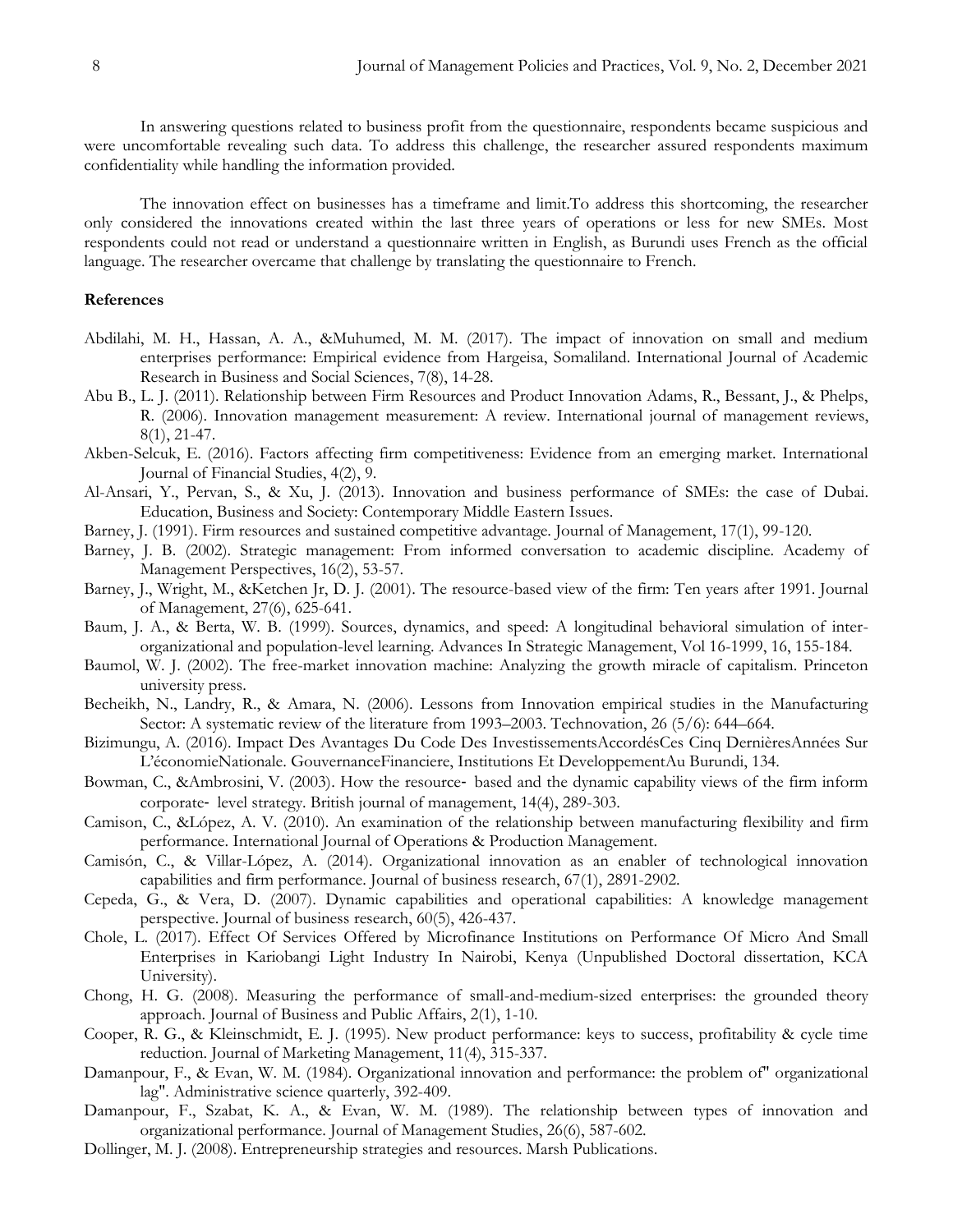- Duchesneau, D. A., & Gartner, W. B. (1990). A profile of new venture success and failure in an emerging industry. Journal of business venturing, 5(5), 297-312.
- Dushime E., Muathe, S.&Kavindah, L. (2021).The interplay of entrepreneurial innovation, government regulation, and performance: any lessons for the SMEs. A theoretical review. European Scientific Journal, ESJ,17(12),235.
- Eisenhardt, K. M., & Martin, J. A. (2000). Dynamic capabilities: what are they?. Strategic management journal, 21(10‐ 11), 1105-1121.
- Garikai, B. W. (2011). Growth of SMEs in developing nations: Special Reference to AGOA. COMESA, Lusaka. Zambia.
- Gilbert, J. T. (1994). Choosing an innovation strategy: Theory and practice. Business Horizons, 37(6), 16-23.
- Giovanis, E., &Ozdamar, O. (2014). Facoltà di Economia, UniversitàdegliStudi di Verona. Determinants of Profitability: Evidence from US Firms.
- Girukwishaka, G. (2017). Constraints analysis of start-up business in Burundi. Universities, Entrepreneurship and Enterprise Development in Africa,5, p. 105-117.
- Godfrey, P. C., & Hill, C. W. (1995). The problem of unobservable in strategic management research. Strategic management journal, 16(7), 519-533.
- Gunday, G., Ulusoy, G., Kilic, K. &Alpkan, L. (2008). Modelling Innovation: Determinants of innovativeness and the impact of innovation on performance. ICMIT, 2008.
- Helfat, C. E., &Peteraf, M. A. (2003). The dynamic resource‐ based view: Capability lifecycles. Strategic management journal, 24(10), 997-1010.
- ISTEEBU (2016). Recensementgénéral des entreprises du Burundi, rapport final, Bujumbura.
- Ittner, C. D., &Larcker, D. F. (2003). Coming up short on nonfinancial performance measurement. Harvard business review, 81(11), 88-95.
- Jaaffar, A. R., Baharom, N., & Sharif, M. Y. (2014). Is research on SMEs in Malaysia an utter waste of time?: A literature review. International Conference Business Management (ICBM).
- Johannessen, J. A., Olsen, B., & Lumpkin, G. T. (2001). Innovation as newness: what is new, how new, and new to whom?. European Journal of innovation management.
- Johne, A. (1999). Successful market innovation. Innovation Management (pp. 163-170). Springer, Berlin, Heidelberg.
- Jones, G. R., & Hill, C. W. (2010). Theory of strategic management: With cases. South-Western Cengage Learning.
- Kenya National Bureau of Statistics. (2016). Economic survey. KNBS, Nairobi. p. 157.
- Kiilu, J. M., &Kithae, P. P. (2020). Entrepreneurial innovation processes and firm performance in Kenya: A case of SMEs in Nairobi County. International Journal of Management and Leadership Studies, 2(1), 48-58.
- Kiraka, R. (2009). Innovative Private Sector Development Instruments An African Perspective for investing in the development of Small and Medium Enterprises. Working Paper 01/2009, ICEP.
- Kiraka, R., Kobia&Katwalo, K. (2013). Micro, Small and Medium Enterprise Growth and Innovation in Kenya: A case study on the Women Enterprise Fund. Investment Climate and Business Environment Research Fund report.
- Kiveu, M. N. (2017). Effect of innovation on firm competitiveness: A study of small and medium enterprises in the manufacturing sector in Nairobi City County (Unpublished Ph.D. Thesis), School of Business, Kenyatta University, Kenya.
- Kiveu, M. N., Namusonge, M., &Muathe, S. (2019). Effect of innovation on firm competitiveness: the case of manufacturing SMEs in Nairobi County, Kenya. International Journal of Business Innovation and Research, 18(3), 307-327.
- Kyengo, J. M., Muathe, S. M. A., & Kinyua, G. M. (2019). Marketing capability and firm performance: an empirical analysis of food processing firms in Nairobi city county, Kenya. The Strategic Journal of Business & Change Management, 6(1), 544-555.
- Lin, C. & Chen, M. (2007). Does innovation lead to performance? An Empirical Study of SMEs in Taiwan. Management Research News, 30 (2)115-132.
- Lumpkin, G. T., & Dess, G. G. (1996). Clarifying the entrepreneurial orientation construct and linking it to performance. Academy of Management Review, 21(1), 135-172.
- Majumdar, S. K. (1997). The impact of size and age on firm-level performance: some evidence from India. Review of industrial organization, 12(2), 231-241.
- Maldonado-Guzman, G., Marin-Aguilar, J., & Garcia-Vidales, M. (2018). Innovation and Performance in Latin-American Small Family Firms. Asian Economic and Financial Review, 8(7), 986-998.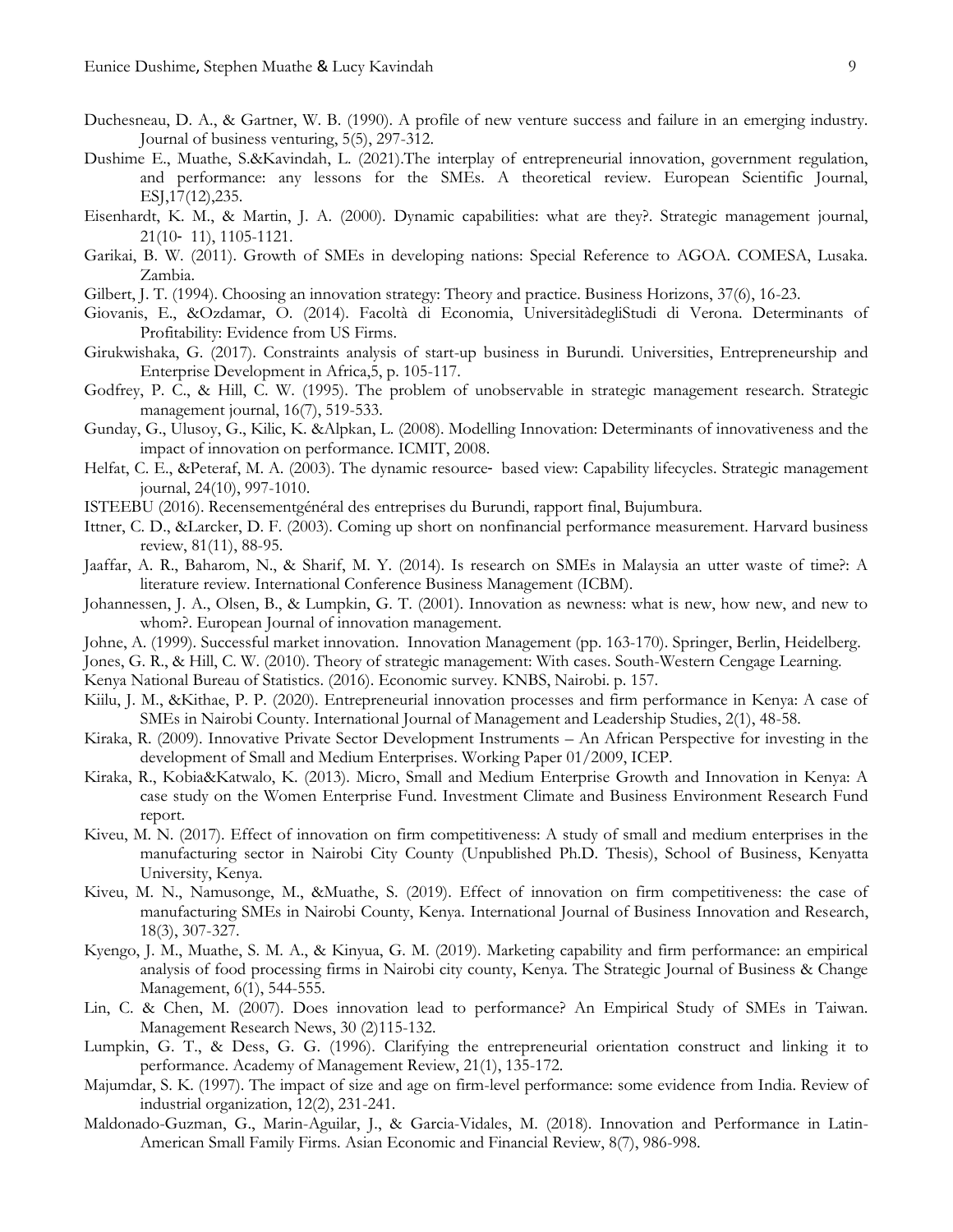- Martin, M. S., &Namusonge, M. J. (2014). Influence of innovation on small and medium enterprise (SME) growth. International Journal for Innovation Education and Research, 2(5), 31-41.
- Martinez-Jimenez, R., Hernández-Ortiz, M. J., & Fernández, A. I. C. (2020). Gender diversity influences board effectiveness and business performance. Corporate Governance: The international journal of business in society.
- McKelvie, A., &Davidsson, P. (2009). From resource base to dynamic capabilities: an investigation of new firms. British Journal of Management, 20, S63-S80.
- Mensah, F., & Acquah, I. S. (2015). The effect of innovation types on the performance of small and medium-sized enterprises in the Sekondi-Takoradi Metropolis. Archives of Business Research, 3(3).
- Muathe S &Muraguri-Makau, C. W (2020). Entrepreneurial Spirit: Acceptance and Adoption of E-Commerce in the Health Sector in Kenya.International Journal of Business, Economics and Management Works. Vol. 7 Issue. 8 PP 08-14
- Muathe, S.M., Wawire, N.W., &Ofafa, G.A., (2013). An Empirical Study on the Relationship Between Organizational Factors and Adoption of ICT among Health Related SMEs in Nairobi, Kenya, International Journal of Arts and Commerce, Vol. 2 Issues 3. PP. 1-16, ISSN 1929-7106
- Muathe, S.M.A. (2010). The Determinants of Adoption of Information and Communication Technology by Small and Medium Enterprises within the Health Sector in Nairobi, Kenya. Unpublished Ph.D. Thesis, Kenyatta University.
- Muithya, V., &Muathe, S. (2020). Dynamic Capabilities and Performance in the Context of Microfinance Institutions in Kenya: An Exploratory Study. Journal of Business, Economics and Management Works, 7(08), 15-29.
- Murphy, J. T. (2002). Networks, trust, and innovation in Tanzania manufacturing sector. World Development, 30(4), 591-619.
- Ngabirano, M. (2020). Délestageélectrique et Performance des firmes au Burundi: La taille des firmesimporte-t-elle?
- Nimubona, F., Nizigiyimana, R., Nzirorera, C., Ndayizeye, L., Bizimungu, A., Kabwigiri, C. ... &Niyongabo, G. (2016). Gouvernance Financière, Institutions Et DéveloppementAu Burundi.
- Oke, A., Burke, G. & Myers, A. (2007). Innovation types and performance in growing UK SMEs. International Journal of Operations & Production Management, 27(7) 735-53.
- Penrose, E. (1959). A Resource-Based View of the firm. Strategy. Manag. J, 5, 171-180.
- Polenske, K. R., & McMichael, F. C. (2002). A Chinese coke-making process-flow model for energy and environmental analyses. Energy Policy, 30(10), 865-883.
- Porter, M. E., & Van der Linde, C. (1995). Toward a new conception of the environment-competitiveness relationship. Journal of economic perspectives, 9(4), 97-118.
- Romijn, H., &Albaladejo, M. (2000). Determinants of innovation capability in small UK firms: an empirical analysis. Eindhoven Centre for Innovation Studies Working Paper.
- Rosli, M. &Sidek, S. (2013). The Impact of Innovation on the Performance of Small and Medium Manufacturing Enterprises: Evidence from Malaysia. Journal of Innovation of Management in Small & Medium Enterprise, Vol. 2013 (2013)
- Rumelt, R. P. (1987). Theory, strategy, and entrepreneurship. The competitive challenge, 137(158), 1-22.
- Rumelt, R. P. (1991). How much does industry matter?. Strategic management journal, 12(3), 167-185.
- Salim, I. M., &Sulaiman, M. B. (2011). Organizational learning, innovation, and performance: a study of Malaysian small and medium-sized enterprises. International Journal of Business and Management, 6(12).
- Saunders, M., Lewis, P., & Thornhill, A. (2009). Research methods for business students.Pearson education.
- Schumpeter J.A. (1942). Capitalism, socialism, and democracy. New York: Harper & Row
- Schumpeter, J. (1911). The theory of economic development. Harvard Economic Studies. Vol. XLVI.
- Schumpeter, J. A. (1934). The theory of economic development, translated by Redvers Opie. Harvard: Economic Studies, 46, 1600-0404.
- Schumpeter, J. A. (1939). Business cycles (Vol. 1, pp. 161-174). New York: McGraw-Hill.
- Secluk, A.E. (2016). Factors affecting Firm Competitiveness: Evidence from an Emerging Market. International Journal of Financial Studies, 4 (9)
- Sheu, R. (2007). Technology Collaboration, Development of Human Capital for SME
- Shiu, E., & Walker, D. (2007). New product market visioning in small enterprises. Journal of Small Business and Enterprise Development, 14(1) 81-92.
- Singh, G., &Belwal, R. (2008). Entrepreneurship and SMEs in Ethiopia. Gender in management: An international journal.